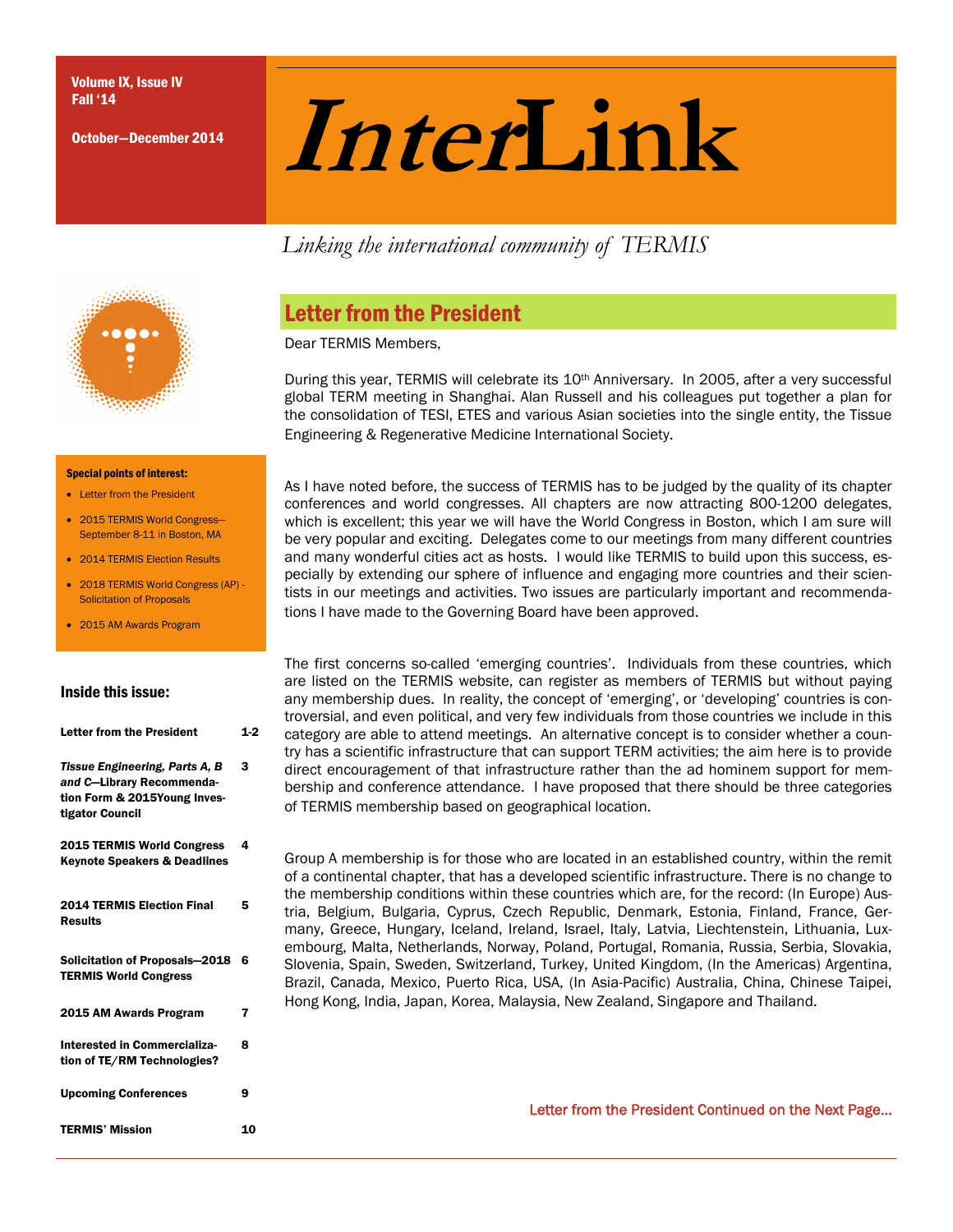## Letter from the President Continued...

Group B involves location within a country that has limited scientific infrastructure, or within a country that lies outside of the existing responsibility of continental chapters (i.e. most of Africa), such that individuals have limited prospects of belonging to a TERM society. These individuals, on application, will become members of TERMIS Global, without payment of a membership fee. These countries are: (In Europe) Albania, Andorra, Kosovo, Macedonia, Moldova, Montenegro, San Marino, (In the Americas) all Central America and Caribbean Countries. Bolivia, Ecuador, Guyana, Paraguay, Peru, Suriname, Uruguay, Venezuela (In Asia-Pacific), Bahrain, Bangladesh, Bhutan, Brunei, Cambodia, East Timor, Korea (North), Kyrgyzstan, Laos, Maldives, Mongolia, Myanmar, Oman, Tajikistan, Turkmenistan, Uzbekistan, Yemen (In Africa) all African countries not listed in Group C, Africa.

In Group C are countries that do have some scientific infrastructure and has some TERM activity, and where there is the prospect of establishing a national or regional society or community and which could aspire to become fully recognized within a continental chapter. Initially these are considered similar to Group B but would transfer to Group A as appropriate, such considerations being made on a case-by-case basis. These countries are: (In Europe), Armenia, Azerbaijan, Bosnia & Herzegovina, Croatia, Georgia, Malta, Monaco, Ukraine, (In the Americas) Chile, Columbia, (In Asia-Pacific) all Oceana Countries except Australia and New Zealand, Indonesia, Iran, Iraq, Jordan, Kazakhstan, Kuwait, Lebanon, Nepal, Pakistan, Qatar, Saudi Arabia, Sri Lanka, Syria, The Philippines, United Arab Emirates, Vietnam, (In Africa) Algeria, Egypt, Mauritius, Nigeria, South Africa.

I imagine that there could be some discussion about these groupings and would be happy to enter into any dialogue about this.

I have mentioned before some of the logistics issues with conferences. It is becoming clear that the ability to host a 1000+ meeting is a major requirement in relation to venues, and the trend for these meetings to be held in major cities close to significant TERM activity will intensify. Just consider that recent venues include Atlanta, Toronto, Washington, Vienna, Seoul, Tokyo, Shanghai, Sydney, Istanbul, Houston and Taipei. As mentioned in my last letter, there is also the need to pay fees to TER-MIS Global and the relevant chapter. This trend implies that much of the world is effectively ruled out of contention for holding TERMIS meetings. I have therefore received approval for each chapter to be encouraged to hold a second meeting each year outside of the major venues, in which there will be no need to pay fees to TERMIS, allowing for quite different financial models to be employed. These meetings could have different formats; they should be organized within the framework of respective chapter budgets and the TERMIS imprimatur should be used to facilitate regional government support. Chair of the Continental chapters have been asked to take action on this matter.

Questions might be asked about the necessity for these 'globalization' measures, i.e. are they important. I believe that they are, both because of the importance of supporting colleagues who otherwise have little chance of progress in this new field and also because regenerative medicine is likely to become important clinically in many of so-called disadvantaged countries. It is better that such clinical developments are made with rather than without our support.

Sincerely,

David Williams President, TERMIS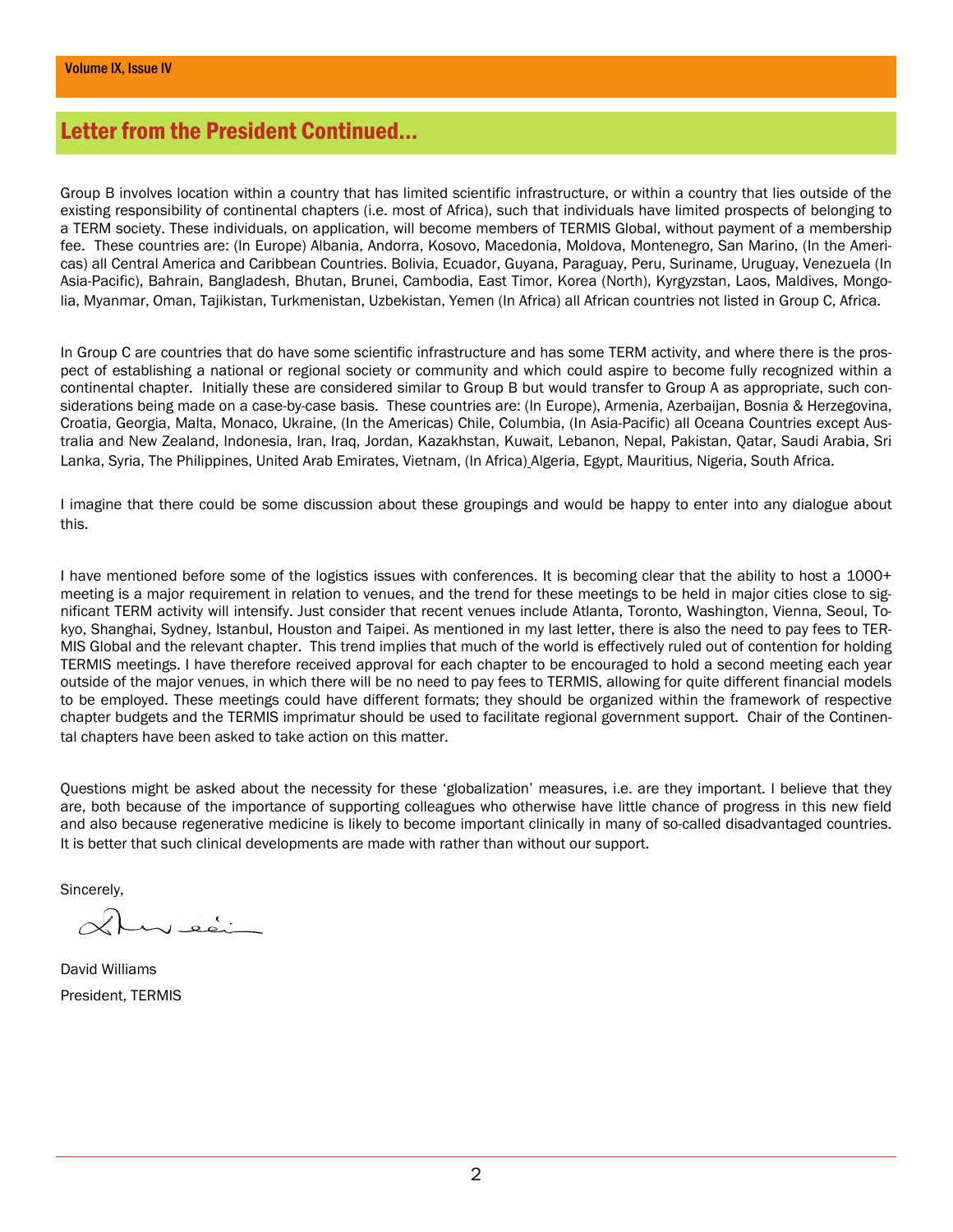## Journal Tissue Engineering, Parts A, B and C

In partnership with Mary Ann Liebert, Inc., publishers, we are pleased to announce that all TERMIS members now have access to the entire journal archive of our official journal, *Tissue Engineering, Parts A, B and C.* 

#### *Online access to Tissue Engineering archives*

*[https://www.termis.org/journal\\_login.php](https://www.termis.org/journal_login.php)*

#### *Encourage your institute to subscribe to Tissue Engineering*

If your institution does not currently subscribe to the journal, *Tissue Engineering, Parts A, B, & C*, we ask that you please complete the library recommendation form to encourage your institution's librarian to subscribe to the journal today.

## Tissue Engineering<br>Parts A, B, and C<br>Mary Ann Liebert, Inc. & publishers

#### [Library Recommendation Form](http://www.liebertpub.com/products/library.aspx?pid=315)

## 2015 Tissue Engineering Young Investigator Council (TEN YIC)

We are pleased to announce the members of the 2015 *Tissue Engineering* Young Investigator Council. Selected from an impressive pool of over 450 international candidates, we warmly welcome the following global group of young investigators to our esteemed editorial team.

Our personal thanks go out to the leadership of the Tissue Engineering and Regenerative Medicine International Society (TERMIS) and the Student and Young Investigator Section (SYIS) of the society for their involvement in selecting the final applicants of the 2015 Council.

#### 2015 Tissue Engineering Young Investigator Council (TEN YIC):

YIC Chair Elizabeth G. Loboa North Carolina State University North Carolina, USA

### 2015 YIC Council

Claire G Jeong, PhD Wake Forest Institute for Regenerative Medicine North Carolina, USA

Melissa A. Kinney, PhD Boston Children's Hospital & Harvard Medical School Massachusetts, USA

Corin Williams, PhD Tufts University Massachusetts, USA

Hendrik Gremmels, MD UMC Utrecht The Netherlands

#### Cathal Kearney, PhD

Royal College of Surgeons in Ireland Ireland

#### Jeroen Leijten, PhD

Department of Skeletal Tissue Engineering KU Leuven, Belgium

#### Toshiyuki Kawai, PhD

Kyoto University Graduate School of Medicine Japan

#### Benjamin Kim Kiat Teo, PhD

Mechanobiology Institute Singapore Singapore

#### Iman Roohani, PhD

The University of Sydney Australia

This initiative is brought forth to further the professional development of young investigators in the field of tissue engineering and regenerative medicine. We are honored to have these young investigators be a part of our editorial team and support them in their professional growth and development in the field. New council members will be selected each year to join the *TEN YIC* and we encourage all qualified applicants to apply in the future.

Please join us in congratulating these young investigators on their appointments. We look forward to working with them over the course of the following year.

#### Sincerely,

Co-Editors-in-Chief: Antonios G. Mikos, PhD and Peter C. Johnson, MD Reviews Co-Editor-In-Chief (Part B): John P. Fisher, PhD Methods Co-Editor-In-Chief (Part C): John A. Jansen, DDS, PhD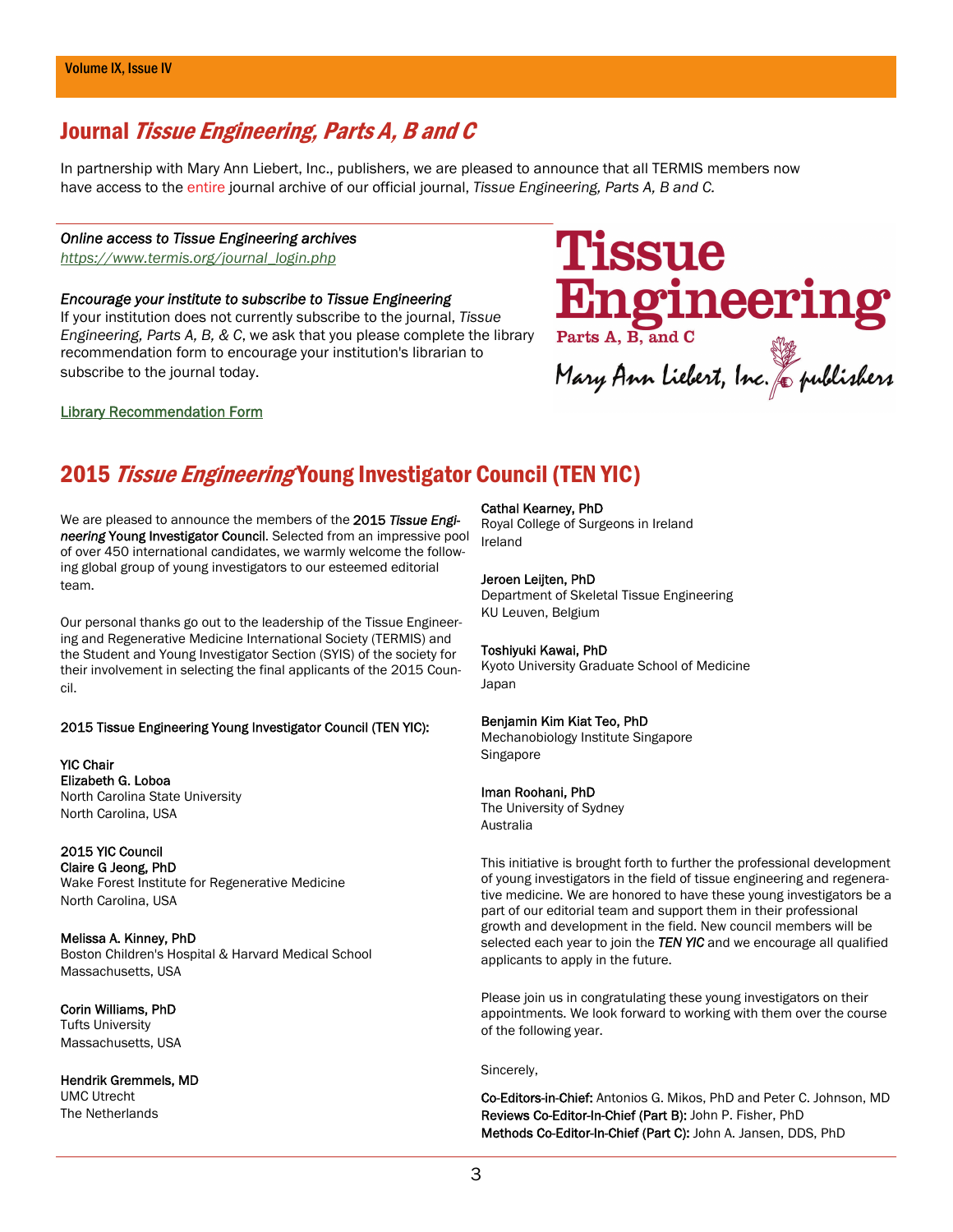#### **InterLink**



Anthony Atala, MD Wake Forest Institute for Regenerative Medicine



Robert S. Langer Massachusetts Institute of Technology



Jeong Ok Grace Lim, Ph.D Kyungpook National University



Abstract Submission Site Opens: February, 2015

Abstract Submission Deadline: March, 2015

Notification of Accepted Abstracts: April, 2015

Laura E. Niklason, M.D., Ph.D Yale University



Molly Stevens, FRENG Imperial College London



C. James Kirkpatrick Johannes Gutenberg University



## IMPORTANT DEADLINES

Online Registration Open: May, 2015

Early Bird Registration Close: July, 2015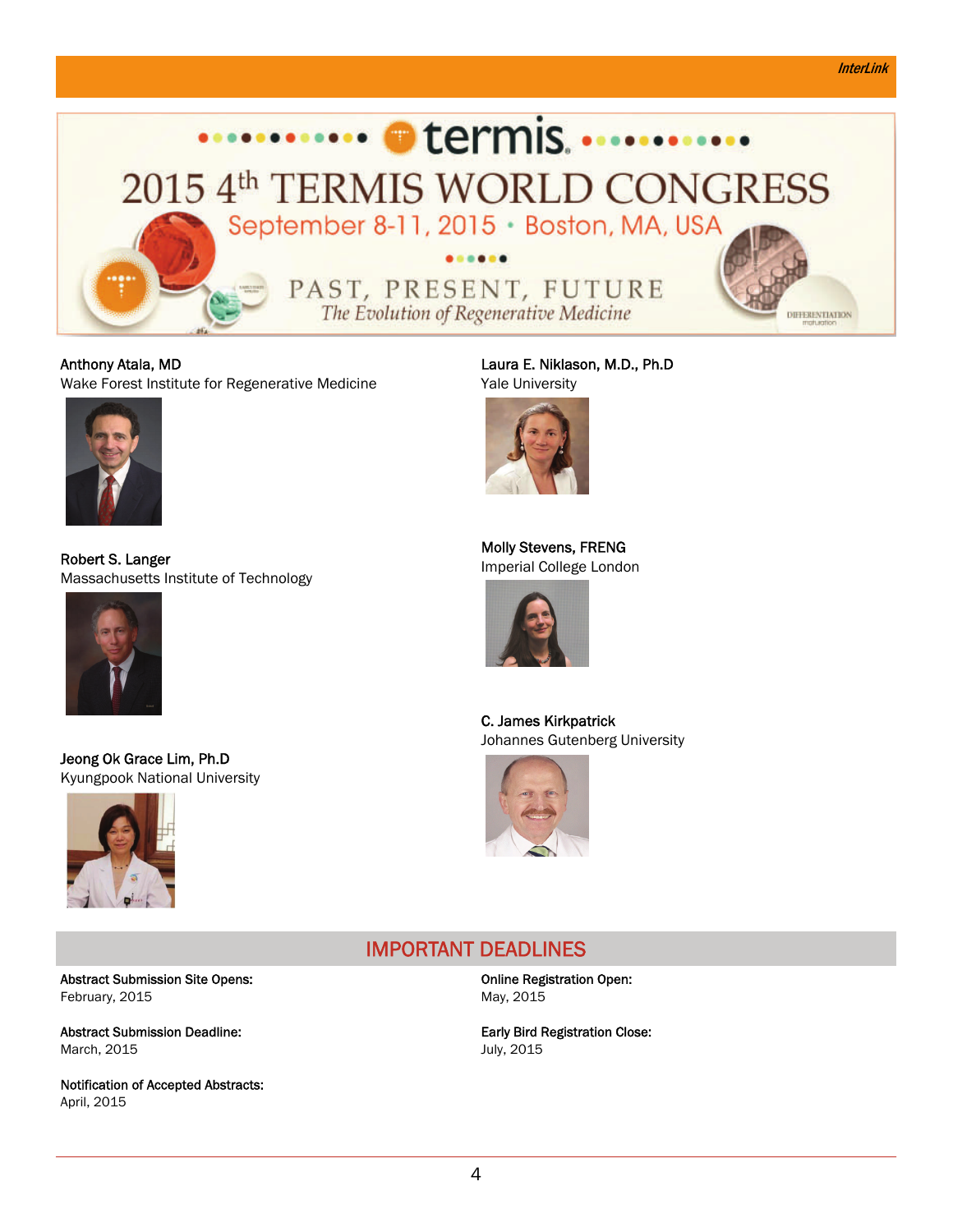## 2014 TERMIS Election Results

We would like to congratulate the newly elected officers and council members of TERMIS. Here are the final results of the 2014 Election.

#### TERMIS-AM

Chair-Elect John Fisher

Member-at-Large: Americas Sergio Gehrke

#### Five (5) open positions on the Americas (AM) Council

Cherie Stabler Jan Stegemann Patricia Pranke Kacey Marra Alison McGuigan

One (1) open positions on the Americas (AM) Awards Committee Jennifer Elisseeff

#### Three (3) open positions on the Americas (AM) Membership Committee

Eben Alsberg Jeff Jacot Patricia Pranke

## Two (2) open positions on the Americas (AM) Nominating Committee

Elizabeth Cosgriff-Hernandez Brenda Mann

#### SYIS-AM Chair-Elect

Alexander Tatara

#### TERMIS-AP

Chair-Elect Yasuhiko Tabata

One (1) open positions within the Asia-Pacific (AP) Council Chia-Ching (Josh) Wu

#### TERMIS-EU

Three (3) open positions within the European (EU) Council David Eglin Nicole Rotter Dimitrios Zeugolis

EU Secretary

Eric Farrell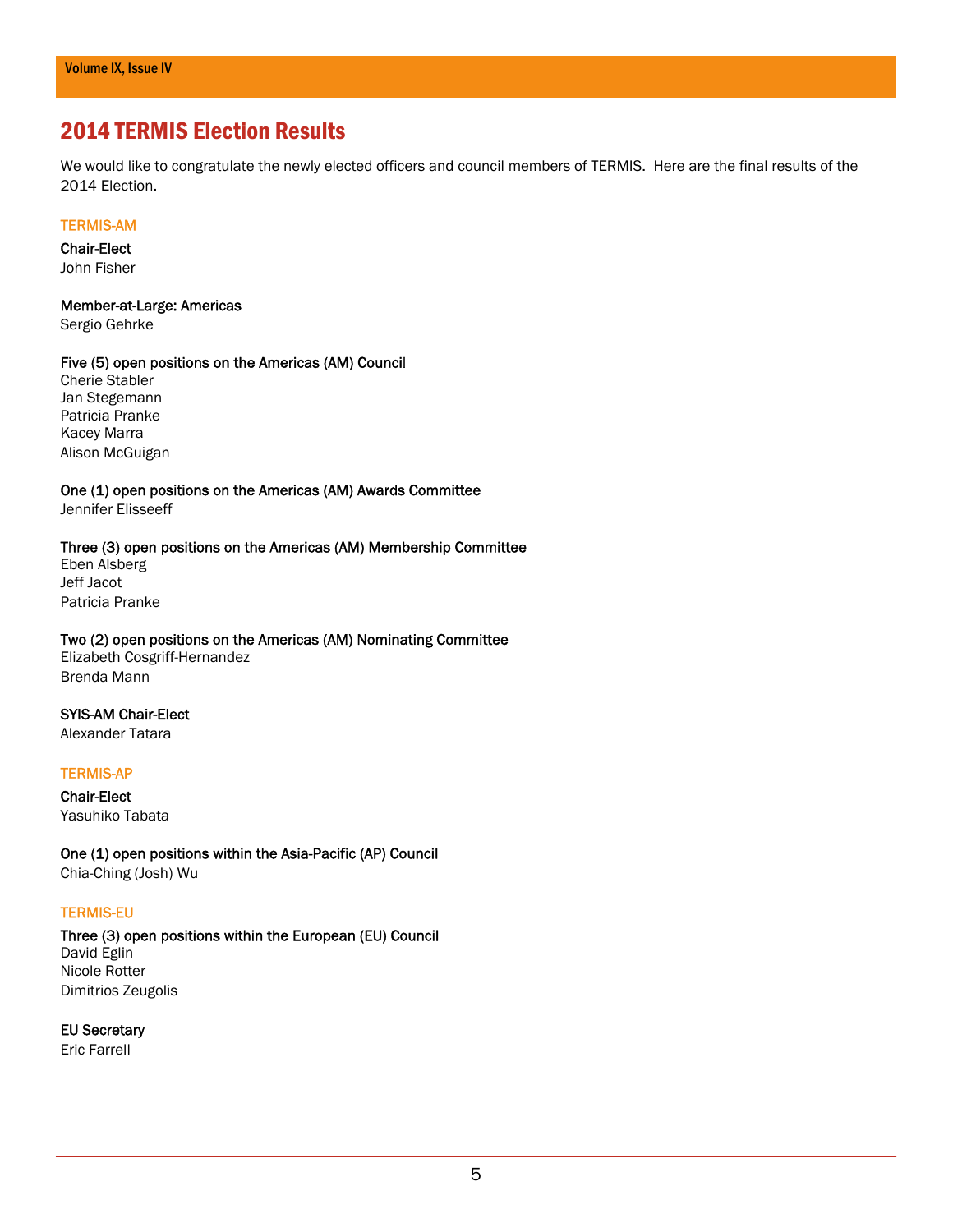## 2018 TERMIS World Congress Rotates to the Asia-Pacific Chapter

## —Solicitation of Proposals

The TERMIS-AP Council would like to announce the solicitation of proposals to host the 2018 World Congress that will be held in Asia-Pacific.

If you are interested in hosting the 2018 World Congress meeting within the Asia-Pacific Chapter, please submit your request to Sarah Wilburn at **[swilburn@termis.org](mailto:swilburn@termis.org)**. You will be provided with a meeting host form that asks detailed questions about the meeting organizers, location/venue, program, and meeting financials. When proposals are submitted, they are reviewed by the TERMIS-AP Meetings Committee and an official vote is conducted.

#### The deadline for submitting proposals for the 2018 World Congress is Wednesday, July 15, 2015.

To request a meeting host application form, please contact Sarah Wilburn at [swilburn@termis.org](mailto:swilburn@termis.org) or by telephone at +1 (925) 362-0998.

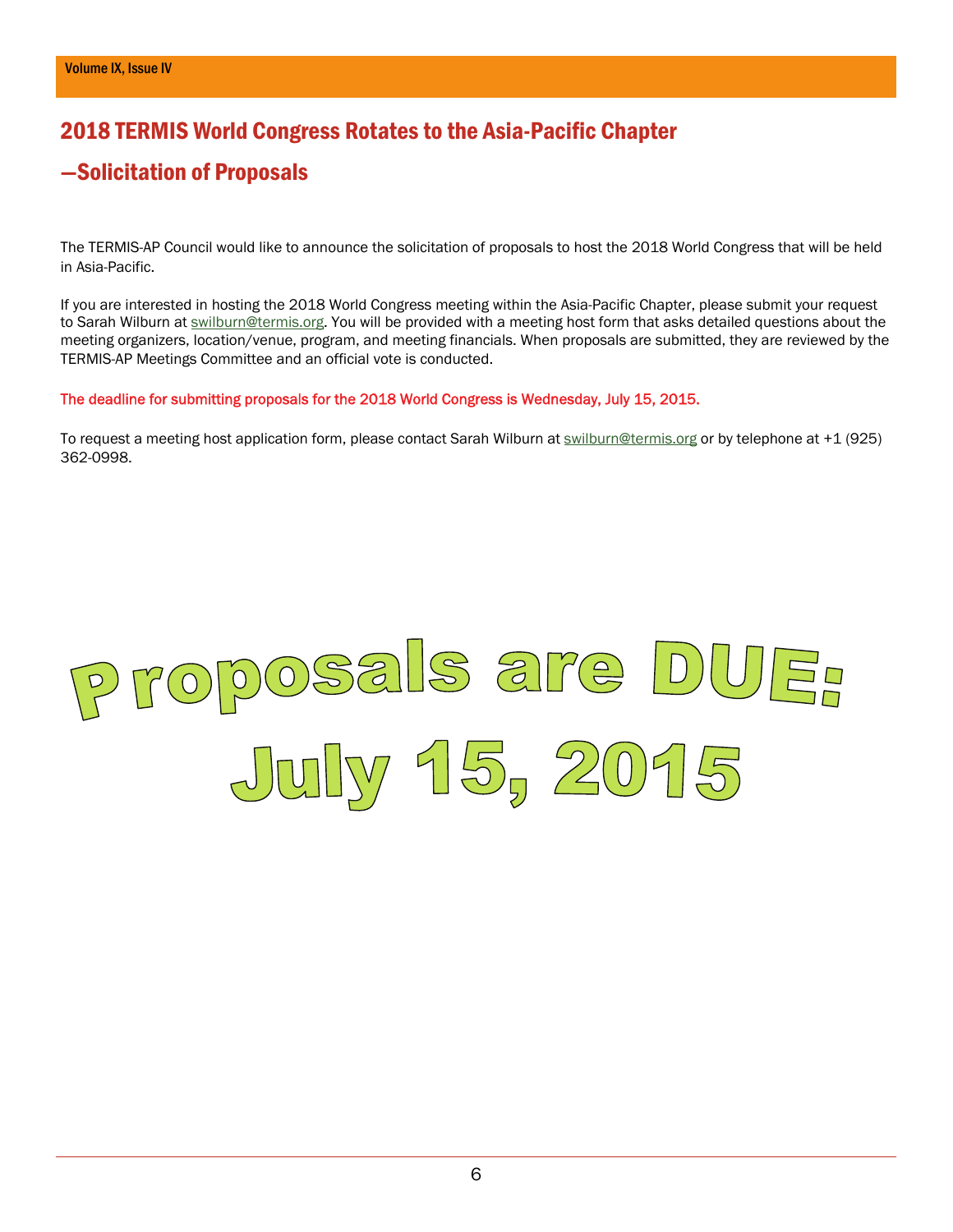## 2015 TERMIS-AM Awards Program—Nomination Packages Due—May 1st!

#### 2015 TERMIS-AM Awards Program - Nomination packages due Friday, May 1, 2015

The TERMIS-AM Council and the TERMIS-AM Awards Committee would like to announce the call for nomination packages for the 2015 TER-MIS-AM Awards Program.

Nomination packages for any TERMIS-AM award should be submitted to Sarah Wilburn, the TERMIS Administrator, by Friday, May 1, 2015. The criteria for submitting a nomination must be followed in order for the nomination to be accepted.

The awardees will be presented with their award at the 2015 TERMIS World Congress that will be held in Boston in September.

Please submit your nomination packages to:

TERMIS-AM Awards Committee c/o Sarah Wilburn E: [swilburn@termis.org](mailto:swilburn@termis.org)

> Details on submission criteria is available at [http://www.termis.org/chapters\\_am\\_awards.php](http://www.termis.org/chapters_am_awards.php).

*Nomination packages are being accepted for the following awards:* 

Lifetime Achievement

Senior Scientist

Young Investigator

Mary Ann Liebert, Inc. Outstanding Student Award

**Educational** 

And

Innovation/Commercialization

7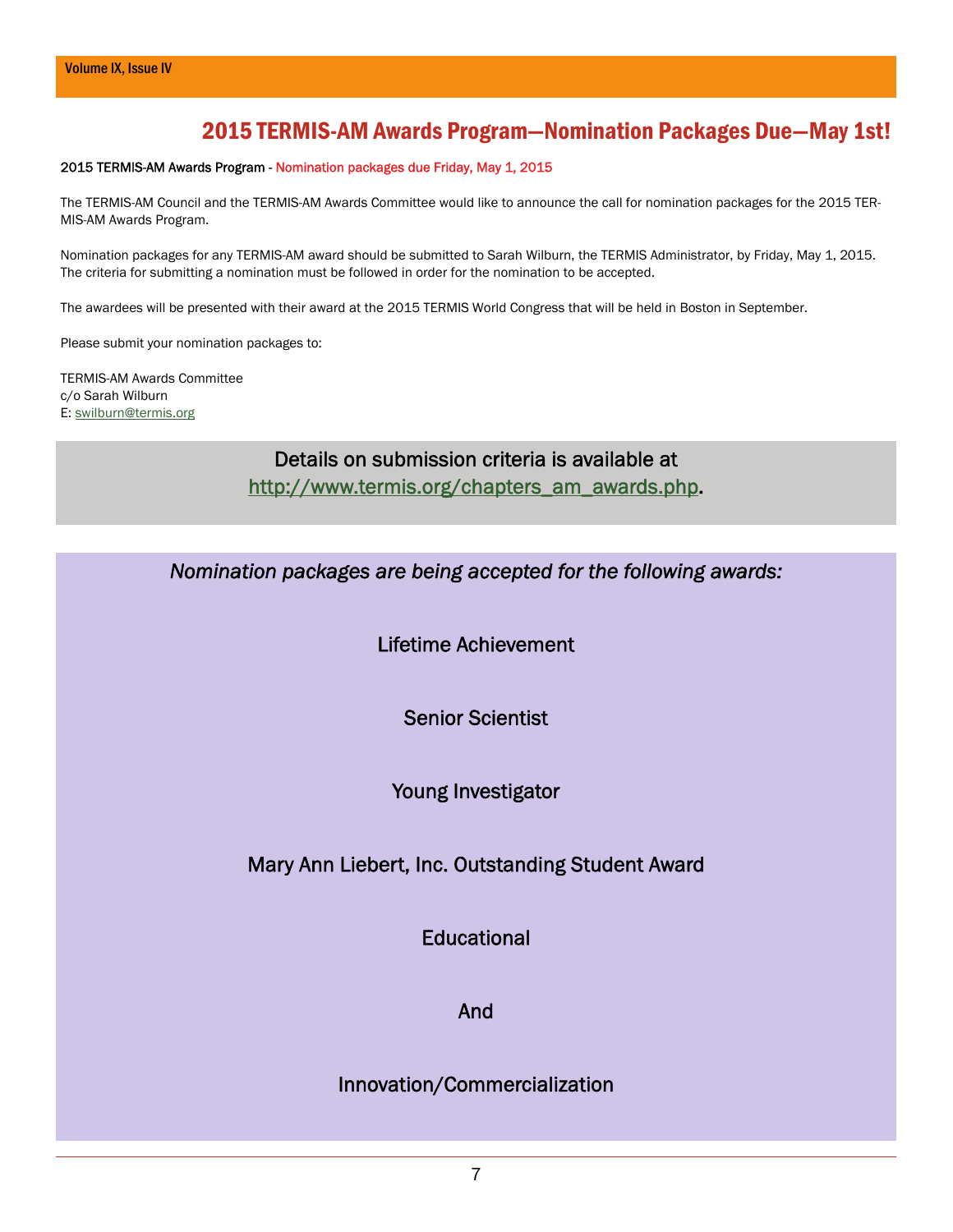## Commercialization & Regulation TWIG—LinkedIn Group

#### Interested in Commercialization of TE/RM Technologies?

Follow the Commercialization and Regulation Thematic Working Interest Group (TWIG) on LinkedIn. Membership is free and gives you access to:

- Pertinent discussions on industry trends
- Invitations to our monthly (free) webinars
- Updates on TWIG initiatives, such as the **Business Plan Competition**

Simply type in "TERMIS Commercialization" in the search bar of LinkedIn to be directed to the page, click "Join" in the upper right!

#### For additional information, contact the TWIG Chair, Chris Gemmiti, Founder & Managing Director of Ridgewood Consulting LLC at [chris@ridgewoodconsultingservices.com](mailto:chris@ridgewoodconsultingservices.com).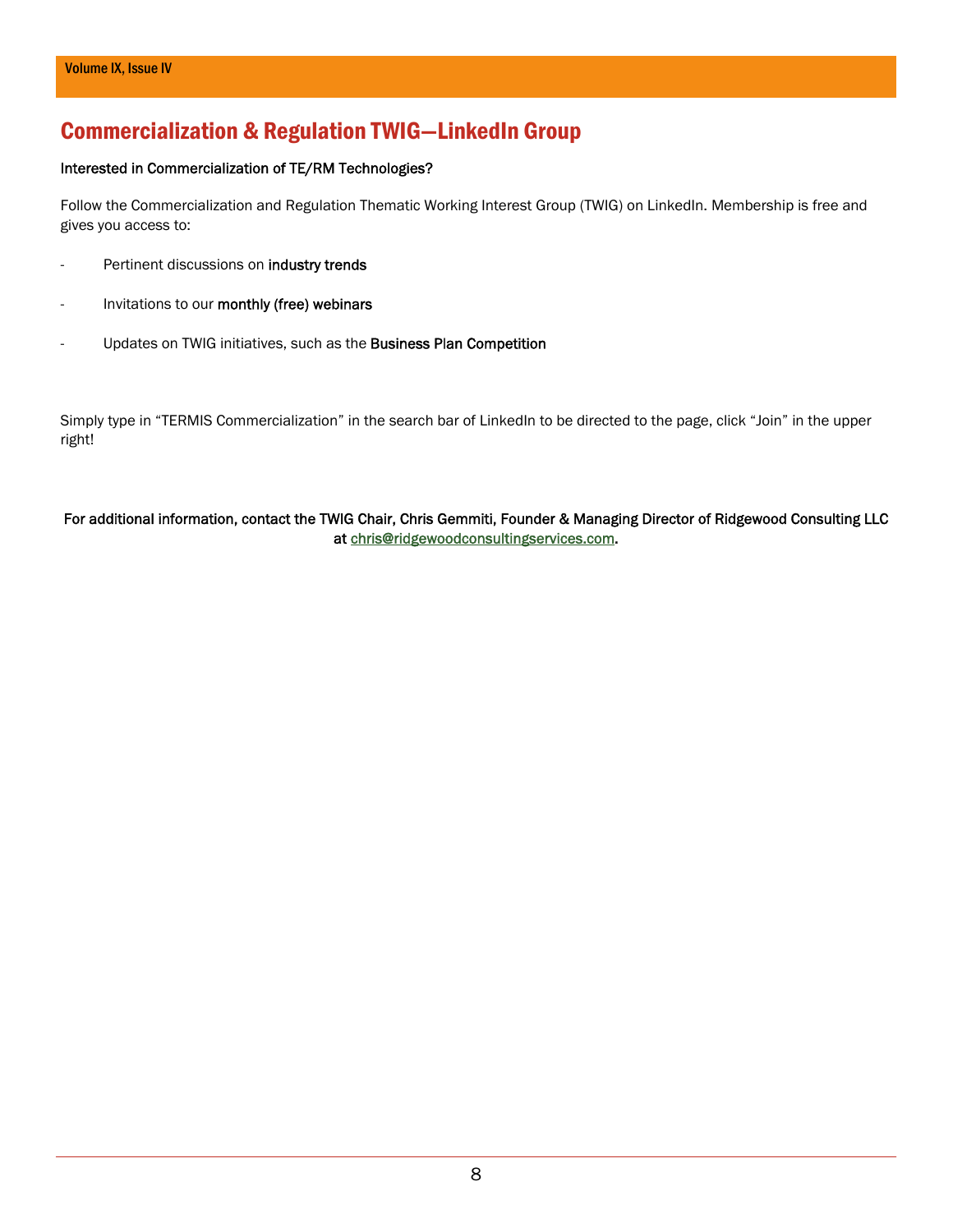## *All conferences listed have been reviewed and approved for endorsement by the TERMIS Endorsement*

*Committee.* 

## Upcoming Conferences

#### February 2015

[CEOT: the Cutting Edge of Transplantation](http://2015.ceot.myast.org/)

Conference Dates: February 5-7, 2015

Conference Location: Chandler, Arizona Hosted by the American Society of Transplantation (AST) TER-MIS members are being provided with a special registration rate

#### March 2015

[RMSC-2015 South Korea](http://www.bitcongress.com/RMSC-Korea2015/) 8th Annual World Congress of Regenerative Medicine & Stem Cell-South Korea Conference Dates: March 19-21, 2015 Theme: Light the Hope of "Incurable" Diseases

[BSTE 2015 - Belgian Symposium on Tissue Engineer](https://www.mtm.kuleuven.be/prometheus/BSTE/Home)[ing](https://www.mtm.kuleuven.be/prometheus/BSTE/Home) Symposium Dates: 19-20 March 2015 Symposium Location: "Thermotechnisch Instituut", at the Arenberg Castle Park of the KU Leuven, Belgium Symposium Theme: Where technology meets biology: the next generation of tissue engineering

[Unified scientific approaches towards regenerative](http://alisf1.univpm.it/redeor/)  [orthopaedics and dentistry \(REDEOR\)](http://alisf1.univpm.it/redeor/) Conference Dates: 25-27 March 2015 Conference Location: Venice, Italy Conference Contact: [Emmanuelle Gi](mailto:e.girardin@univpm.it)[rardin](mailto:e.girardin@univpm.it)

#### June 2015

[2nd International Conference on Regenerative Bio](http://icrbm2013.com/sites/default/files/html/)[medical Materials \(ICRBMS2015\)](http://icrbm2013.com/sites/default/files/html/) Conference Dates: June 4-8, 2015 Conference Location: Wuhan, China TERMIS members receive a reduced registration rate.

#### September 2015

[2015 4th TERMIS World Congress](http://www.termis.org/wc2015) 

Congress Dates: September 8-11, 2015

Congress Location: Boston Marriott Copley Place, Boston, MA, USA

Congress Co-Chairs: David Kaplan, PhD and Kacey Marra, PhD

#### June 2016

2016 TERMIS-EU Conference

Conference Dates: 28 June - 1 July 2016 Conference Location: Uppsala Konsert & Kongress, Uppsala, Sweden

Conference Chair: Prof. Jöns Hilborn

#### September 2016

2016 TERMIS-AP Conference

Conference Dates: September 3-7, 2016

Conference Location: Tamsui Town of New Taipei City Conference Chairs: Shih-Chieh Hung and Ming-Thau Sheu

#### December 2016

2016 TERMIS-AM Conference

Conference Dates: December 2016

Conference Location: San Diego, CA

Conference Chairs: Anthony Ratcliffe, PhD; Robert Sah, PhD; and Bill Tawil, PhD

#### June 2017

2017 TERMIS-EU Conference

Conference Dates: 26-30 June 2017 Conference Location: Davos Conference Center,

Davos, Switzerland

Conference Chair: R. Geoff Richards, PhD

Conference Program Chair: Mauro Alini, PhD

#### September 2017

2017 TERMIS-AP Conference

Conference Dates: September 21-24, 2017

Conference Location: Nantong, China

Conference Chairs: Prof. Dr. Xiaosong Gu, Dr. Xiaobin Fu, and Dr. Yilin Cao

Program Chairs: Dr. Fei Ding and Dr. Wei Liu

#### December 2017

2017 TERMIS-AM Conference

Conference Dates: December 2017

Conference Location: Charlotte, North Carolina Conference Chair: Anthony Atala, MD Conference Program Chair: Shay Soker, PhD